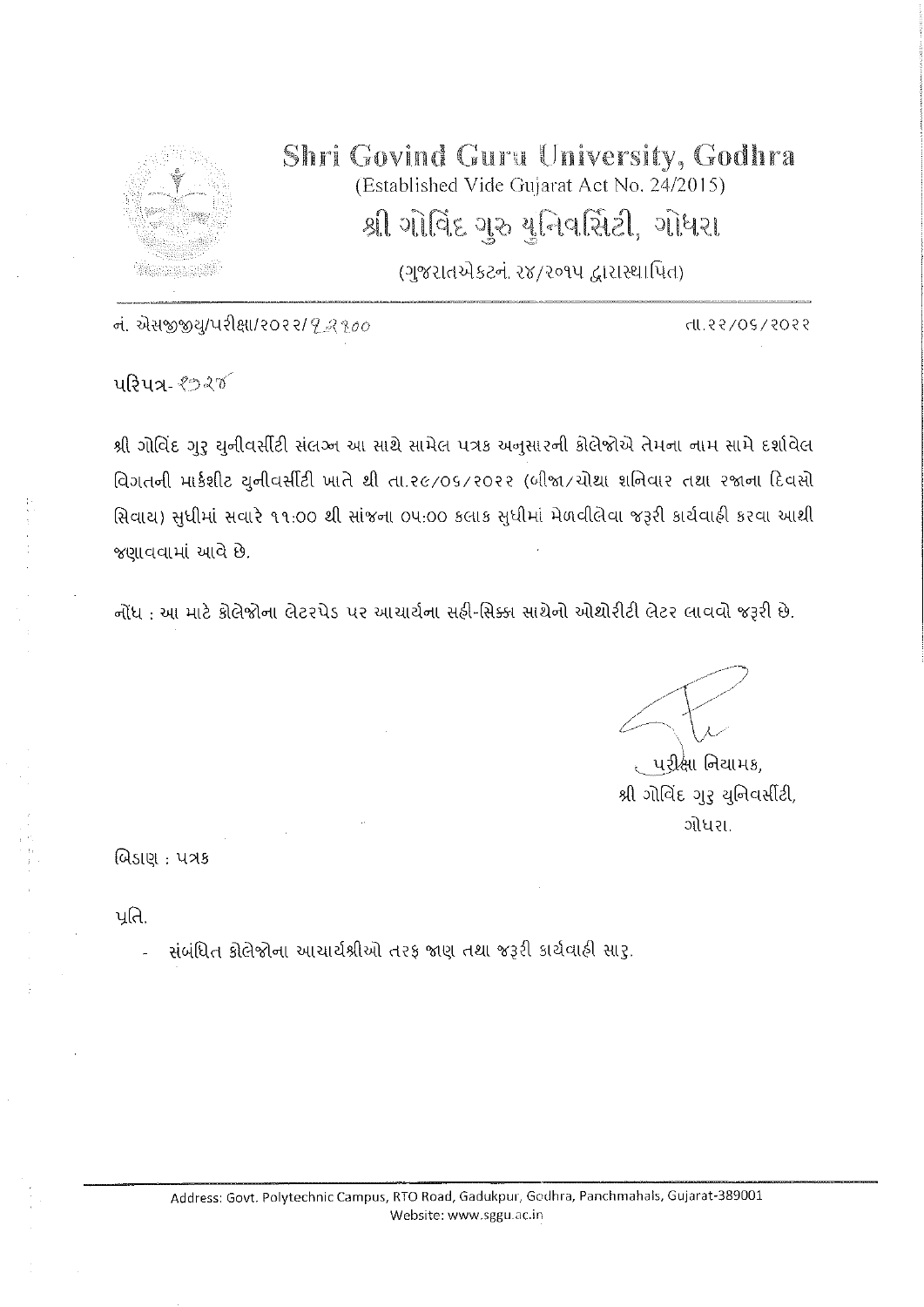| Sr.          | <b>Course name</b>                   | <b>College name</b>                                          | From | To            | <b>Total</b> |
|--------------|--------------------------------------|--------------------------------------------------------------|------|---------------|--------------|
| $\mathbf{1}$ | B.Com. Semester - 6 (April - 2022)   | Adivasi Commerce College, Santrampur                         |      | 426440 426459 | 20           |
| 2            | B.Com. Semester - 6 (April - 2022)   | D.P. Pandya Commerce College, Lunawada                       |      | 426460 426547 | 88           |
| 3            | B.Com. Semester - 6 (April - 2022)   | Dr. Thakorbhai Patel Girls Commerce College,<br>Akota        |      | 426548 426657 | 110          |
| 4            | B.Com. Semester - 6 (April - 2022)   | Government Commerce College, Naswadi                         |      | 426658 426715 | 58           |
| 5            | B.Com. Semester - 6 (April - 2022)   | K.S.S. Commerce College, Devgadh Baria                       |      | 426716 426747 | 32           |
| 6            | B.Com. Semester - 6 (April - 2022)   | L.K.L. Doshi Commerce College, Balasinor                     |      | 426748 426862 | 115          |
| 7            | B.Com. Semester - 6 (April - 2022)   | M & V Commerce College, Halol                                |      | 426863 427054 | 192          |
| 8            | B.Com. Semester - 6 (April - 2022)   | M.M. Gandhi Commerce College, Kalol                          |      | 427055 427209 | 155          |
| 9            | B.Com. Semester - 6 (April - 2022)   | Navjivan Commerce College, Dahod                             |      | 427210 427400 | 191          |
| 10           | B.Com. Semester - 6 (April - 2022)   | S.H. Gardi Commerce College, Kakanpur                        |      | 427401 427434 | 34           |
| 11           | B.Com. Semester - 6 (April - 2022)   | Sheth T.C. Kapadia Commerce College, Bodeli                  |      | 427435 427593 | 159          |
| 12           | B.Com. Semester - 6 (April - 2022)   | Shri K.R. Desai Commerce College, Jhalod                     |      | 427594 427630 | 37           |
| 13           | B.Com. Semester - 6 (April - 2022)   | Shri S.G. Patel Commerce College, Chhotaudepur 427631 427739 |      |               | 109          |
| 14           | B.Com. Semester - 6 (April - 2022)   | Shri. M.C.Patel Commerce College, Muval                      |      | 427740 427837 | 98           |
| 15           | B.Com. Semester - 6 (April - 2022)   | Shri. Sarvajanik Commerce College, Godhra                    |      | 427838 428026 | 189          |
| 16           | B.Com. Semester - 6 (April - 2022)   | Smt. H.C.Patel (Kandari) Commerce College,<br>Miyagam Karjan |      | 428027 428149 | 123          |
| 17           | B.Com. Semester - 6 (April - 2022)   | Smt. L.M. Patel Commerce College, Savli                      |      | 428150 428245 | 96           |
| 18           | B.Com. Semester - 6 (April - 2022)   | Smt. N.C. Zaveri Commerce College, Pipaliya                  |      | 428246 428363 | 118          |
| 19           | B.Com. Semester - 6 (April - 2022)   | Smt. S.C.P.F. Commerce College, Dabhoi                       |      | 428364 428643 | 280          |
| 20           | B.Com. Semester - 6 (April - 2022)   | The SNSB Commerce College, Sankheda                          |      | 428644 428730 | 87           |
| 21           | B.Sc. Semester - 6 (April - 2022)    | Crystal Science College, Lunawada                            |      | 433754 433769 | 16           |
|              | 22 B.Sc. Semester - 6 (April - 2022) | Dabhoi Nagarpalika Science College, Dabhoi ab                |      | 433770 433770 | $\mathbf{1}$ |
|              | 23 B.Sc. Semester - 6 (April - 2022) | Dabhoi Nagarpalika Science College, Dabhoi Fail              |      | 433771 433784 | 14           |
| 24           | B.Sc. Semester - 6 (April - 2022)    | Dabhoi Nagarpalika Science College, Dabhoi Pass              |      | 433785 433953 | 169          |
| 25           | B.Sc. Semester - 6 (April - 2022)    | Devraj Science College, Bedhiya fail                         |      | 433954 433956 | 3            |
| 26           | B.Sc. Semester - 6 (April - 2022)    | Devraj Science College, Bedhiya Pass                         |      | 433957 433997 | 41           |
| 27           | B.Sc. Semester - 6 (April - 2022)    | Government Science College, Chhotaudepur                     |      | 433998 434050 | 53           |
| 28           | B.Sc. Semester - 6 (April - 2022)    | Government Science College, Dhanpur Fail                     |      | 434051 434056 | 6            |
| 29           | B.Sc. Semester - 6 (April - 2022)    | Government Science College, Dhanpur Pass                     |      | 434057 434072 | 16           |
| 30           | B.Sc. Semester - 6 (April - 2022)    | Government Science College, Jambughoda Fail                  |      | 434073 434114 | 42           |
| 31           | B.Sc. Semester - 6 (April - 2022)    | Government Science College, Jambughoda Pass                  |      | 434115 434151 | 37           |
|              | 32 B.Sc. Semester - 6 (April - 2022) | Government Science College, Jhalod Fail                      |      | 434152 434177 | 26           |
| 33           | B.Sc. Semester - 6 (April - 2022)    | Government Science College, Jhalod Pass                      |      | 434178 434201 | 24           |
| 34           | B.Sc. Semester - 6 (April - 2022)    | Government Science College, Limkheda Fail                    |      | 434202 434208 | 7            |
| 35 I         | B.Sc. Semester - 6 (April - 2022)    | Government Science College, Limkheda Pass                    |      | 434209 434217 | 9            |
|              | 36 B.Sc. Semester - 6 (April - 2022) | Government Science College, Morva Hadaf Fail                 |      | 434218 434284 | 67           |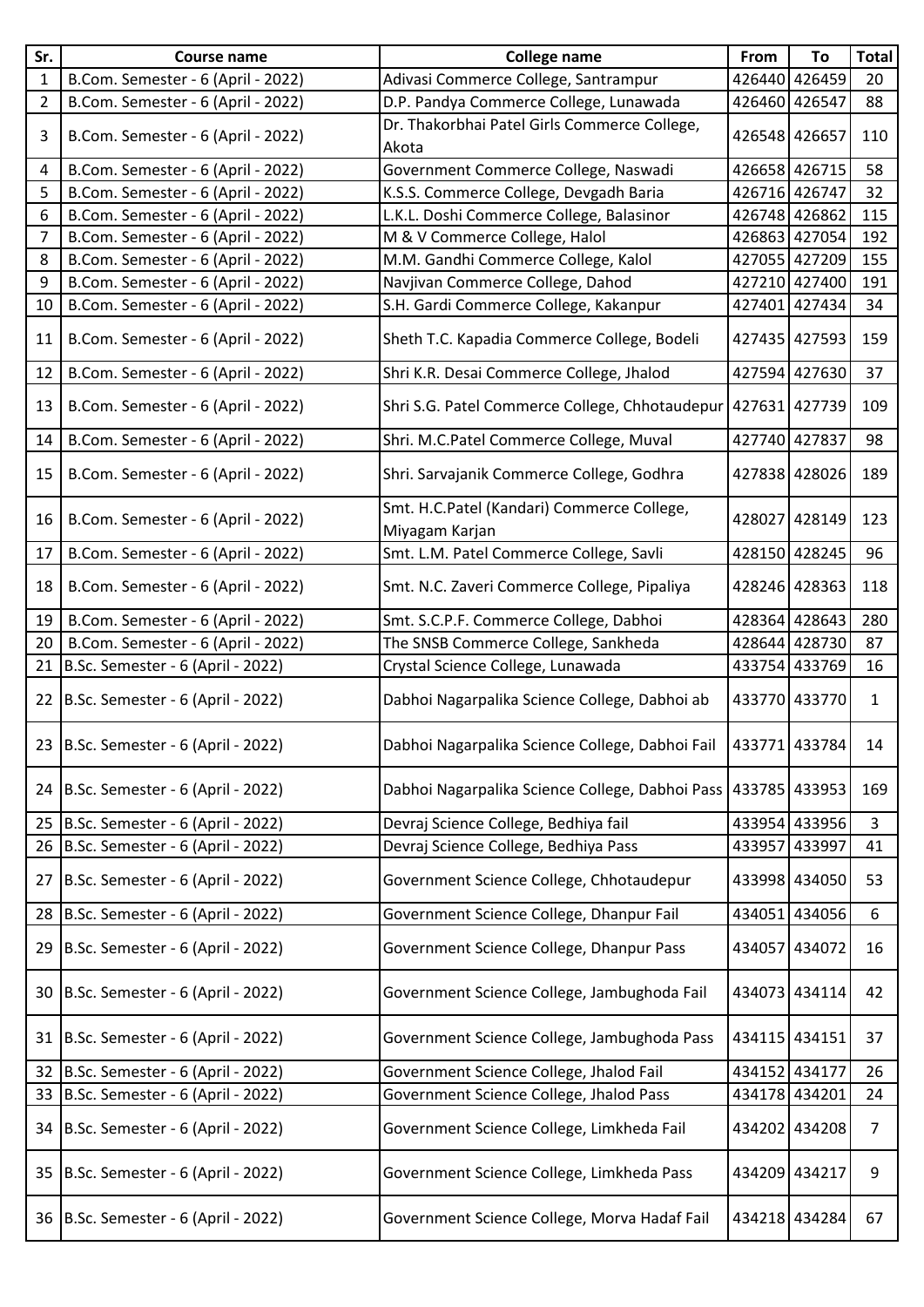| Sr. | <b>Course name</b>                    | <b>College name</b>                                                     | From | To            | <b>Total</b>   |
|-----|---------------------------------------|-------------------------------------------------------------------------|------|---------------|----------------|
| 37  | B.Sc. Semester - 6 (April - 2022)     | Government Science College, Morva Hadaf Pass                            |      | 434285 434296 | 12             |
|     | 38 B.Sc. Semester - 6 (April - 2022)  | GVM Bachelor of Science College, Vanta<br>Vachhoda fail                 |      | 434297 434297 | $\mathbf{1}$   |
| 39  | B.Sc. Semester - 6 (April - 2022)     | GVM Bachelor of Science College, Vanta<br>Vachhoda pass                 |      | 434298 434326 | 29             |
| 40  | B.Sc. Semester - 6 (April - 2022)     | Mahisagar Science College, Lunawada Fail                                |      | 434327 434327 | $\mathbf{1}$   |
| 41  | B.Sc. Semester - 6 (April - 2022)     | Mahisagar Science College, Lunawada Pass                                |      | 434328 434427 | 100            |
| 42  | B.Sc. Semester - 6 (April - 2022)     | Navgujarat Science College, Balasinor Fail                              |      | 434428 434440 | 13             |
| 43  | B.Sc. Semester - 6 (April - 2022)     | Navgujarat Science College, Balasinor Pass                              |      | 434441 434558 | 118            |
| 44  | B.Sc. Semester - 6 (April - 2022)     | Navjivan Science College, Dahod Fail                                    |      | 434559 434670 | 112            |
|     | 45 B.Sc. Semester - 6 (April - 2022)  | Navjivan Science College, Dahod Pass                                    |      | 434671 434879 | 209            |
|     | 46 B.Sc. Semester - 6 (April - 2022)  | Neotech Institute of Applied Science & Research,<br>Vadodara Fail       |      | 434880 434899 | 20             |
| 47  | B.Sc. Semester - 6 (April - 2022)     | Neotech Institute of Applied Science & Research,<br>Vadodara Pass       |      | 434900 434928 | 29             |
|     | 48 B.Sc. Semester - 6 (April - 2022)  | Self Finance Science College, Dabhoi Fail                               |      | 434929 434945 | 17             |
| 49  | B.Sc. Semester - 6 (April - 2022)     | Self Finance Science College, Dabhoi Pass                               |      | 434946 435011 | 66             |
|     | 50 B.Sc. Semester - 6 (April - 2022)  | Sheth Purushottamdas Thakurdas Arts and<br>Science College, Godhra Fail |      | 435012 435056 | 45             |
|     | 51 B.Sc. Semester - 6 (April - 2022)  | Sheth Purushottamdas Thakurdas Arts and<br>Science College, Godhra Pass |      | 435057 435255 | 199            |
| 52  | B.Sc. Semester - 6 (April - 2022)     | Shreeji Science College, Balasinor Pass                                 |      | 435256 435284 | 29             |
|     | 53 B.Sc. Semester - 6 (April - 2022)  | Shri K.N. Patel Science College, Kothamba Pass                          |      | 435285 435291 | $\overline{7}$ |
|     | 54 B.Sc. Semester - 6 (April - 2022)  | Shri M.P. Pandya Science College, Lunawada Fail                         |      | 435292 435310 | 19             |
|     | 55 B.Sc. Semester - 6 (April - 2022)  | Shri M.P. Pandya Science College, Lunawada<br>Pass                      |      | 435311 435476 | 166            |
|     | 56 B.Sc. Semester - 6 (April - 2022)  | Shri Mohansinh Chhotubhai Rathva Science<br>College, Pavi-Jetpur Fail   |      | 435477 435479 | 3              |
| 57  | B.Sc. Semester - 6 (April - 2022)     | Shri Mohansinh Chhotubhai Rathva Science<br>College, Pavi-Jetpur Pass   |      | 435480 435503 | 24             |
|     | 58 B.Sc. Semester - 6 (April - 2022)  | Shri Naranbhai Atmaram Patel Science College,<br>Kakanpur Fail          |      | 435504 435504 | $\mathbf{1}$   |
|     | 59 B.Sc. Semester - 6 (April - 2022)  | Shri Naranbhai Atmaram Patel Science College,<br>Kakanpur Pass          |      | 435505 435542 | 38             |
|     | 60 B.Sc. Semester - 6 (April - 2022)  | Shri Natvarsinhji Science College, Chhotaudepur<br>Fail                 |      | 435543 435546 | 4              |
|     | 61 B.Sc. Semester - 6 (April - 2022)  | Shri Natvarsinhji Science College, Chhotaudepur<br>Pass                 |      | 435547 435684 | 138            |
| 62  | B.Sc. Semester - 6 (April - 2022)     | Sigma Institute of Science, Bakrol Fail                                 |      | 435685 435703 | 19             |
| 63  | B.Sc. Semester - 6 (April - 2022)     | Sigma Institute of Science, Bakrol Pass                                 |      | 435704 435730 | 27             |
|     | 64 B.Sc. Semester - 6 (April - 2022)  | Smt. Chandrakantaben G. Dhanka Science<br>College, Nagrala Ab           |      | 435731 435732 | $\overline{2}$ |
| 65  | B.Sc. Semester - 6 (April - 2022)     | Smt. Chandrakantaben G. Dhanka Science<br>College, Nagrala Fail         |      | 435733 435739 | 7              |
|     | 66 B.Sc. Semester - 6 (April - 2022)  | Smt. Chandrakantaben G. Dhanka Science<br>College, Nagrala Pass         |      | 435740 435771 | 32             |
| 67  | B.Sc. Semester - 6 (April - 2022)     | Vedant Science College, Lunawada Fail                                   |      | 435772 435788 | 17             |
| 68  | B.Sc. Semester - 6 (April - 2022)     | Vedant Science College, Lunawada Pass                                   |      | 435789 435940 | 152            |
|     | 69 B.B.A. Semester - 4 (April - 2022) | Sigma College of Management Studies, Bakrol                             |      | 437814 437849 | 36             |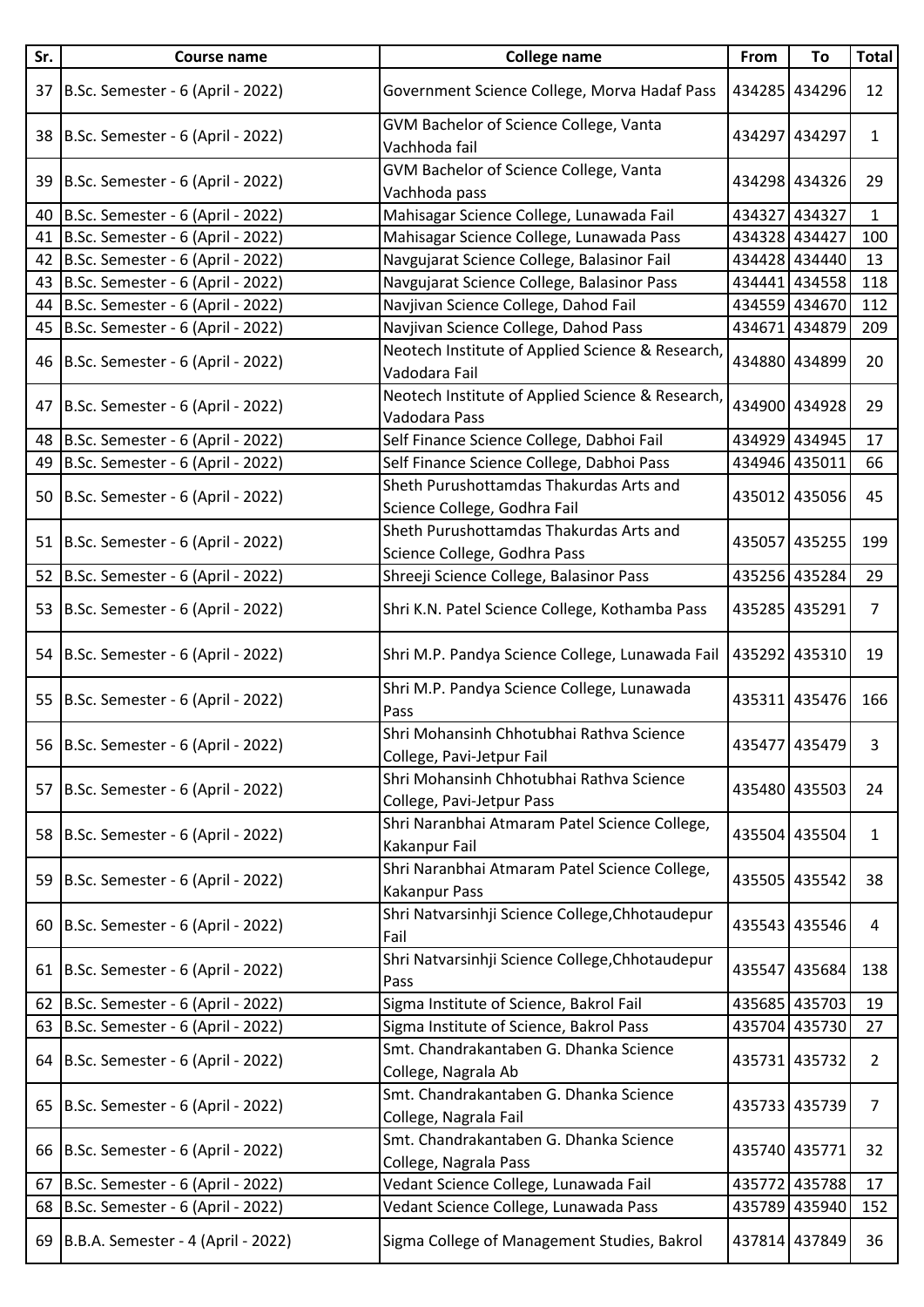| Sr. | <b>Course name</b>                          | <b>College name</b>                                             | From | To            | <b>Total</b> |
|-----|---------------------------------------------|-----------------------------------------------------------------|------|---------------|--------------|
| 70  | B.B.A. Semester - 6 (April - 2022)          | Sigma College of Management Studies, Bakrol                     |      | 428731 428736 | 6            |
| 71  | B.C.A. Semester - 4 (April - 2022)          | Dr. Thakorbhai Patel Girls B.C.A. College, Akota                |      | 437850 437869 | 20           |
|     | 72 B.C.A. Semester - 6 (April - 2022)       | Dr. Thakorbhai Patel Girls B.C.A. College, Akota                |      | 428737 428772 | 36           |
| 73  | B.C.A. Semester - 4 (April - 2022)          | Mahisagar BCA College, Lunawada                                 |      | 437870 437878 | 9            |
| 74  | B.C.A. Semester - 6 (April - 2022)          | Mahisagar BCA College, Lunawada                                 |      | 428773 428781 | 9            |
| 75  | B.S.W. Semester - 4 (April - 2022)          | C.S. Shukla B.S.W. College, Virpur                              |      | 432768 432820 | 53           |
|     | 76 B.S.W. Semester - 4 (April - 2022)       | Devraj Institute of Social Work, Bedhiya                        |      | 432821 432837 | 17           |
| 77  | B.S.W. Semester - 6 (April - 2022)          | Devraj Institute of Social Work, Bedhiya                        |      | 429080 429094 | 15           |
|     | 78 B.S.W. Semester - 4 (April - 2022)       | Maharani Premkumari College of Social Science,<br>Devgadh Baria |      | 432838 432967 | 130          |
| 79  | B.S.W. Semester - 6 (April - 2022)          | Maharani Premkumari College of Social Science,<br>Devgadh Baria |      | 429095 429152 | 58           |
| 80  | B.S.W. Semester - 4 (April - 2022)          | Shri Nilkanth College of Social Work, Kalol                     |      | 432968 433067 | 100          |
| 81  | B.S.W. Semester - 6 (April - 2022)          | Shri Nilkanth College of Social Work, Kalol                     |      | 429153 429161 | 9            |
| 82  | B.S.W. Semester - 4 (April - 2022)          | Shri Raj B.S.W. College, Gadh                                   |      | 433068 433077 | 10           |
| 83  | B.R.S. Semester - 1 (January - 2022)        | Maharani Premkumari College of Rural Sciences,<br>Devgadh Baria |      | 438172 438295 | 124          |
| 84  | B.R.S. Semester - 2 (June - 2021)           | Maharani Premkumari College of Rural Sciences,<br>Devgadh Baria |      | 438296 438369 | 74           |
|     | 85 B.R.S. Semester - 3 (November - 2021)    | Maharani Premkumari College of Rural Sciences,<br>Devgadh Baria |      | 438370 438442 | 73           |
| 86  | B.R.S. Semester - 4 (April - 2022)          | Maharani Premkumari College of Rural Sciences,<br>Devgadh Baria |      | 438099 438171 | 73           |
| 87  | B.Ed. (New) Semester - 4 (April - 2022)     | Anjuman B.Ed. College, Balasinor, Balasinor                     |      | 429812 429914 | 103          |
| 88  | B.Ed. (New) Semester - 4 (April - 2022)     | B.Ed. College, Balasinor, Balasinor                             |      | 429915 430019 | 105          |
| 89  | B.Ed. (New) Semester - 4 (April - 2022)     | B.Ed. College, Singvad, Singvad                                 |      | 430020 430068 | 49           |
|     | 90 B.Ed. (New) Semester - 4 (April - 2022)  | B.J. Katara B.Ed. College, Sukhsar, Sukhsar                     |      | 430069 430112 | 44           |
| 91  | B.Ed. (New) Semester - 4 (April - 2022)     | Divya Drashti B.Ed. College, Bedhiya, Bedhiya                   |      | 430113 430212 | 100          |
|     | 92 B.Ed. (New) Semester - 4 (April - 2022)  | Gopalak Vikas Mandal Mahila B.Ed. College,<br>Aniyad, Aniyad    |      | 430213 430312 | 100          |
|     | 93 B.Ed. (New) Semester - 4 (April - 2022)  | Government B.Ed. College, Naswadi, Naswadi                      |      | 430313 430313 | 1            |
| 94  | B.Ed. (New) Semester - 4 (April - 2022)     | Gurjar Bharti B.Ed. College, Nagrala, Nagrala                   |      | 430314 430360 | 47           |
|     | 95 B.Ed. (New) Semester - 4 (April - 2022)  | H.M. Bhura B.Ed. College, Santrampur,<br>Santrampur             |      | 430361 430460 | 100          |
| 96  | B.Ed. (New) Semester - 4 (April - 2022)     | J. & R. B.Ed. College, Dahod, Dahod                             |      | 430461 430556 | 96           |
| 97  | B.Ed. (New) Semester - 4 (April - 2022)     | J.K. Desai B.Ed. College, Jhalod, Jhalod                        |      | 430557 430607 | 51           |
|     | 98 B.Ed. (New) Semester - 4 (April - 2022)  | J.K. Desai B.Ed. College, Jhalod, Jhalod                        |      | 430608 430695 | 88           |
|     | 99 B.Ed. (New) Semester - 4 (April - 2022)  | Late Monghiba C. Parmar B.Ed. College,<br>Khatamba, Khatamba    |      | 430696 430800 | 105          |
|     | 100 B.Ed. (New) Semester - 4 (April - 2022) | Ma Gayatri B.Ed. College, Dahod, Dahod                          |      | 430801 430848 | 48           |
|     | 101 B.Ed. (New) Semester - 4 (April - 2022) | Ma Gayatri B.Ed. College, Dahod, Dahod                          |      | 430849 430945 | 97           |
|     | 102 B.Ed. (New) Semester - 4 (April - 2022) | Nalanda B.Ed. College, Virpur, Virpur                           |      | 430946 430992 | 47           |
|     | 103 B.Ed. (New) Semester - 4 (April - 2022) | Samarth College of Education, Pavi Jetpur, Pavi<br>Jetpur       |      | 430993 431037 | 45           |
|     | 104 B.Ed. (New) Semester - 4 (April - 2022) | Sanskar B.Ed. College, Pipaliya, Pipaliya                       |      | 431038 431142 | 105          |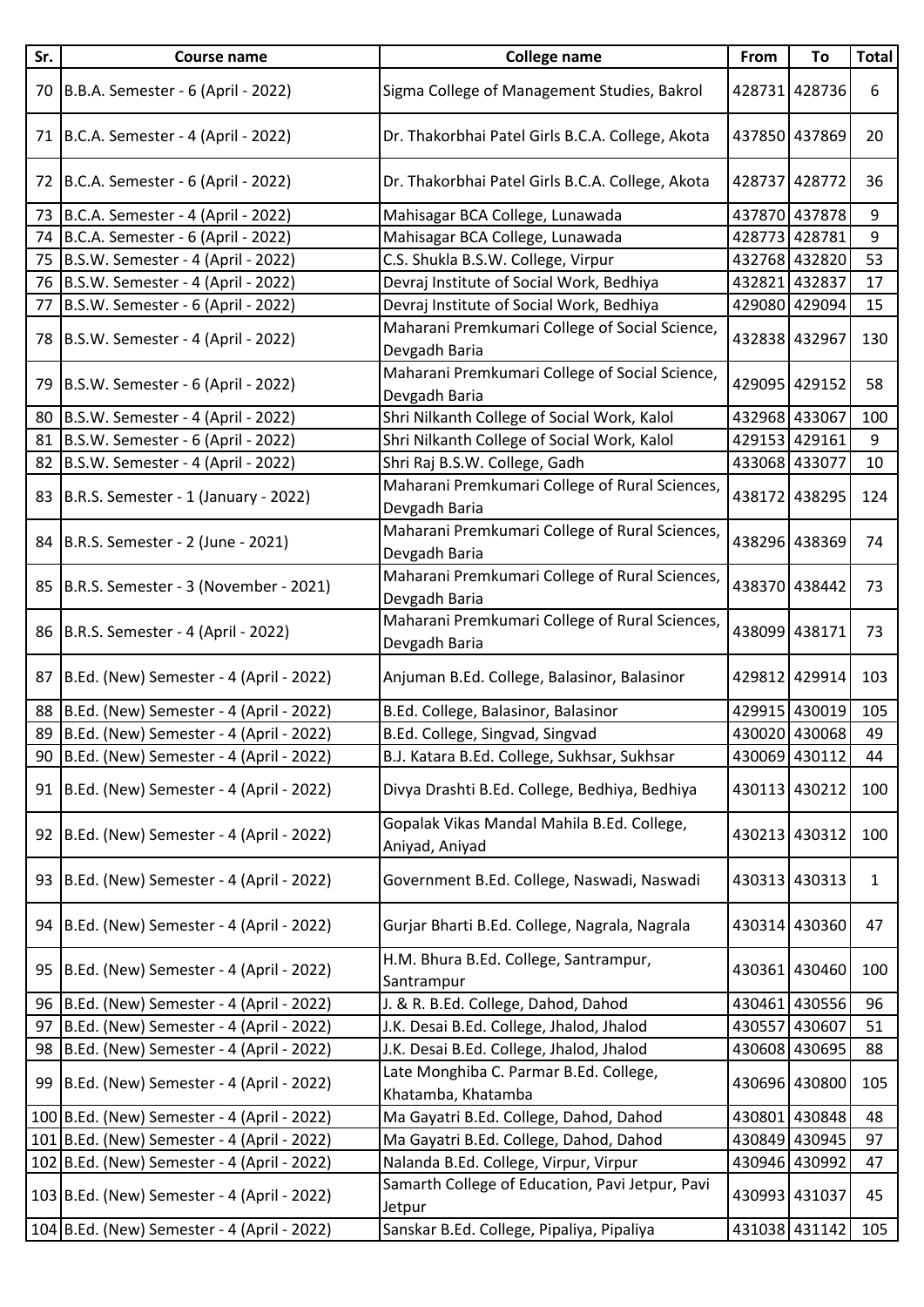| Sr. | <b>Course name</b>                          | <b>College name</b>                                                   | From | To            | <b>Total</b>   |
|-----|---------------------------------------------|-----------------------------------------------------------------------|------|---------------|----------------|
|     | 105 B.Ed. (New) Semester - 4 (April - 2022) | Sanskar Bharti College of Education (B.Ed.),<br>Natvarnagar           |      | 431143 431170 | 28             |
|     | 106 B.Ed. (New) Semester - 4 (April - 2022) | Sardar Patel B.Ed. College, Dhamaniya,<br>Dhamaniya                   |      | 431171 431271 | 101            |
|     | 107 B.Ed. (New) Semester - 4 (April - 2022) | Sardar Patel B.Ed. College, Dhamaniya,<br>Dhamaniya                   |      | 431272 431342 | 71             |
|     | 108 B.Ed. (New) Semester - 4 (April - 2022) | Shri. Ram Charitable Trust B.Ed. College,<br>Koydam, Koydam           |      | 431343 431437 | 95             |
|     | 109 B.Ed. (New) Semester - 4 (April - 2022) | Shri. Sarvajanik College of Education, Godhra,<br>Godhra              |      | 431438 431438 | $\mathbf{1}$   |
|     | 110 B.Ed. (New) Semester - 4 (April - 2022) | Smt. K.C.M. Shah B.Ed. College, Kakanpur,<br>Kankanpur                |      | 431439 431492 | 54             |
|     | 111 B.Ed. (New) Semester - 4 (April - 2022) | Smt. L.M. Patel Women's B.Ed. College,<br>Lunawada, Lunawada          |      | 431493 431548 | 56             |
|     | 112 B.Ed. (New) Semester - 4 (April - 2022) | Umiya Education Trust B.Ed. College, Koydam,<br>Koydam                |      | 431549 431656 | 108            |
|     | 113 B.Ed. (New) Semester - 4 (April - 2022) | Valiba R. Patel B.Ed. College, Lunawada,<br>Lunawada                  |      | 431657 431710 | 54             |
|     | 114 B.Ed. (New) Semester - 4 (April - 2022) | Vanvasi Seva Samaj B.Ed. College, Pavi Jetpur,<br>Pavi Jetpur         |      | 431711 431758 | 48             |
|     | 115 B.Ed. (New) Semester - 4 (April - 2022) | Virpur Mahila Utkarsh B.Ed. College for Girls,<br>Virpur, Virpur      |      | 431759 431853 | 95             |
|     | 116 B.Ed. Semester - 4 (April - 2022)       | Nalanda B.Ed. College, Virpur                                         |      | 429810 429810 | $\mathbf{1}$   |
|     | 117 B.Ed. Semester - 4 (April - 2022)       | Shri. Ram Charitable Trust B.Ed. College, Koydam   429811   429811    |      |               | $\mathbf{1}$   |
|     | 118 LL.B. Semester - 6 (April - 2022)       | G.V.M. Law College, Vanta Vachhoda                                    |      | 428782 428793 | 12             |
|     | 119 LL.M. Semester - 4 (April - 2022)       | G.V.M. Law College, Vanta Vachhoda                                    |      | 429162 429164 | 3              |
|     | 120 LL.B. Semester - 6 (April - 2022)       | Late Madhavlal Fulshankar Vaidhya Self Finance<br>Law College, Dabhoi |      | 428794 428852 | 59             |
|     | 121 LL.B. Semester - 6 (April - 2022)       | Law College, Godhra                                                   |      | 428853 428983 | 131            |
|     | 122 LL.M. Semester - 4 (April - 2022)       | Law College, Godhra                                                   |      | 429165 429192 | 28             |
|     | 123 LL.B. Semester - 6 (April - 2022)       | Navgujarat Law College, Balasinor                                     |      | 428984 429050 | 67             |
|     | 124 LL.B. Semester - 6 (April - 2022)       | Shri Indubhai Sheth Law College, Dahod                                |      | 429051 429079 | 29             |
|     | 125 M.A. (New) Semester - 4 (April - 2022)  | Arts College, Limkheda Fail                                           |      | 435941 435944 | 4              |
|     | 126 M.A. (New) Semester - 4 (April - 2022)  | Arts College, Limkheda Pass                                           |      | 435945 435988 | 44             |
|     | 127 M.A. (New) Semester - 4 (April - 2022)  | C. & S.H. Desai Arts College College, Balasinor<br>Pass               |      | 435989 436229 | 241            |
|     | 128 M.A. (New) Semester - 4 (April - 2022)  | C. & S.H. Desai Arts College, Balasinor Fail                          |      | 436230 436277 | 48             |
|     | 129 M.A. (New) Semester - 4 (April - 2022)  | Department of English, Shri Govind Guru<br>University Fail            |      | 436278 436278 | $\mathbf{1}$   |
|     | 130 M.A. (New) Semester - 4 (April - 2022)  | Department of English, Shri Govind Guru<br><b>University Pass</b>     |      | 436279 436285 | $\overline{7}$ |
|     | 131 M.A. (New) Semester - 4 (April - 2022)  | Department of Gujarati, Shri Govind Guru<br>University Ab             |      | 436286 436286 | $\mathbf{1}$   |
|     | 132 M.A. (New) Semester - 4 (April - 2022)  | Department of Gujarati, Shri Govind Guru<br>University Fail           |      | 436287 436298 | 12             |
|     | 133 M.A. (New) Semester - 4 (April - 2022)  | Department of Gujarati, Shri Govind Guru<br><b>University Pass</b>    |      | 436299 436346 | 48             |
|     | 134 M.A. (New) Semester - 4 (April - 2022)  | Department of Sanskrit, Shri Govind Guru<br>University Fail           |      | 436347 436347 | $\mathbf{1}$   |
|     | 135 M.A. (New) Semester - 4 (April - 2022)  | Department of Sanskrit, Shri Govind Guru<br><b>University Pass</b>    |      | 436348 436425 | 78             |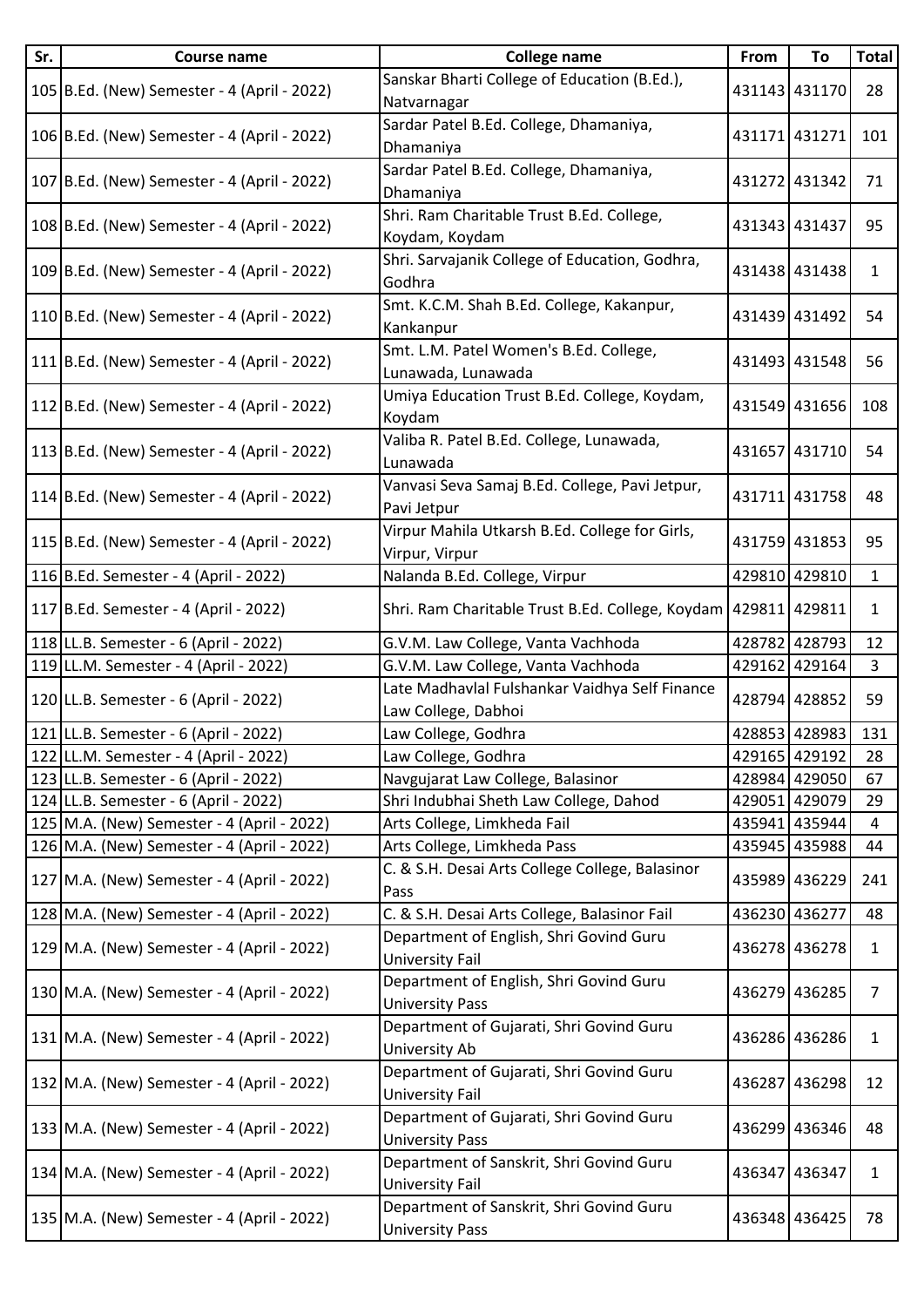| Sr. | Course name                                  | <b>College name</b>                                                    | From | To            | <b>Total</b>   |
|-----|----------------------------------------------|------------------------------------------------------------------------|------|---------------|----------------|
|     | 136 M.A. (New) Semester - 4 (April - 2022)   | Department of Sociology, Shri Govind Guru<br>University Fail           |      | 436426 436450 | 25             |
|     | 137 M.A. (New) Semester - 4 (April - 2022)   | Department of Sociology, Shri Govind Guru<br><b>University Pass</b>    |      | 436451 436515 | 65             |
|     | 138 M.A. (New) Semester - 4 (April - 2022)   | Government Arts College, Kawant Ab                                     |      | 436516 436516 | $\mathbf{1}$   |
|     | 139 M.A. (New) Semester - 4 (April - 2022)   | Government Arts College, Kawant Fail                                   |      | 436517 436518 | $\overline{2}$ |
|     | 140 M.A. (New) Semester - 4 (April - 2022)   | Government Arts College, Kawant Pass                                   |      | 436519 436564 | 46             |
|     | 141 M.A. (New) Semester - 4 (April - 2022)   | Government Arts College, Morva Hadaf Ab                                |      | 436565 436565 | $\mathbf{1}$   |
|     | 142 M.A. (New) Semester - 4 (April - 2022)   | Government Arts College, Morva Hadaf Fail                              |      | 436566 436571 | 6              |
|     | 143 M.A. (New) Semester - 4 (April - 2022)   | Government Arts College, Morva Hadaf Pass                              |      | 436572 436602 | 31             |
|     | 144 M.A. (New) Semester - 4 (April - 2022)   | M.M. Gandhi Arts College, Kalol Fail                                   |      | 436603 436612 | 10             |
|     | 145 M.A. (New) Semester - 4 (April - 2022)   | M.M. Gandhi Arts College, Kalol Pass                                   |      | 436613 436668 | 56             |
|     | 146 M.A. (New) Semester - 4 (April - 2022)   | Navjivan Arts College, Dahod Ab                                        |      | 436669 436675 | $\overline{7}$ |
| 147 | M.A. (New) Semester - 4 (April - 2022)       | Navjivan Arts College, Dahod Fail                                      |      | 436676 436724 | 49             |
|     | 148 M.A. (New) Semester - 4 (April - 2022)   | Navjivan Arts College, Dahod Pass                                      |      | 436725 436985 | 261            |
|     | 149 M.A. (New) Semester - 4 (April - 2022)   | S.K.U.B. Arts College, Pipaliya, Pipaliya Fail                         |      | 436986 436987 | $\overline{2}$ |
|     | 150 M.A. (New) Semester - 4 (April - 2022)   | S.K.U.B. Arts College, Pipaliya, Pipaliya Pass                         |      | 436988 437056 | 69             |
|     | 151 M.A. (New) Semester - 4 (April - 2022)   | Sheth Purushottamdas Thakurdas Arts College,<br>Godhra Fail            |      | 437057 437069 | 13             |
|     | 152 M.A. (New) Semester - 4 (April - 2022)   | Sheth Purushottamdas Thakurdas Arts College,<br>Godhra Pass            |      | 437070 437193 | 124            |
|     | 153 M.A. (New) Semester - 4 (April - 2022)   | Sheth T.C. Kapadia Arts College, Bodeli Fail                           |      | 437194 437195 | $\overline{2}$ |
|     | 154 M.A. (New) Semester - 4 (April - 2022)   | Sheth T.C. Kapadia Arts College, Bodeli Pass                           |      | 437196 437271 | 76             |
|     | 155 M.A. (New) Semester - 4 (April - 2022)   | Shree S.P. Patel Arts College, Simaliya                                |      | 437272 437281 | 10             |
|     | 156 M.A. (New) Semester - 4 (April - 2022)   | Shri K.R. Desai Arts College, Jhalod Fail                              |      | 437282 437315 | 34             |
|     | 157 M.A. (New) Semester - 4 (April - 2022)   | Shri K.R. Desai Arts College, Jhalod Pass                              |      | 437316 437433 | 118            |
|     | 158 M.A. (New) Semester - 4 (April - 2022)   | Shri Mohansinh Chhotubhai Rathva Arts College,<br>Pavi-Jetpur Fail     |      | 437434 437447 | 14             |
|     | 159 M.A. (New) Semester - 4 (April - 2022)   | Shri Mohansinh Chhotubhai Rathva Arts College,<br>Pavi-Jetpur Pass     |      | 437448 437518 | 71             |
|     | 160 M.A. (New) Semester - 4 (April - 2022)   | Shri Sumanbhai Rangjibhai Bhabhor Arts College,<br>Singvad Fail        |      | 437519 437522 | 4              |
|     | 161 M.A. (New) Semester - 4 (April - 2022)   | Shri Sumanbhai Rangjibhai Bhabhor Arts College,<br><b>Singvad Pass</b> |      | 437523 437561 | 39             |
|     | 162 M.A. (New) Semester - 4 (April - 2022)   | Y.S. Arts College, Devgadh Baria, Devgadh Baria<br>Fail                |      | 437562 437591 | 30             |
|     | 163 M.A. (New) Semester - 4 (April - 2022)   | Y.S. Arts College, Devgadh Baria, Devgadh Baria<br>Pass                |      | 437592 437805 | 214            |
|     | 164 M.Com. (New) Semester - 4 (April - 2022) | Department of Commerce, Shri Govind Guru<br>Universit                  |      | 431854 431940 | 87             |
|     | 165 M.Com. (New) Semester - 4 (April - 2022) | Dr. Thakorbhai Patel Girls Commerce College,<br>Akota                  |      | 431941 432014 | 74             |
|     | 166 M.Com. (New) Semester - 4 (April - 2022) | L.K.L. Doshi Commerce College, Balasinor                               |      | 432015 432094 | 80             |
|     | 167 M.Com. Semester - 4 (April - 2022)       | L.K.L. Doshi Commerce College, Balasinor                               |      | 437806 437808 | 3              |
|     | 168 M.Com. (New) Semester - 4 (April - 2022) | Navjivan Commerce College, Dahod                                       |      | 432095 432188 | 94             |
|     | 169 M.Com. Semester - 4 (April - 2022)       | Navjivan Commerce College, Dahod                                       |      | 437809 437810 | $\overline{2}$ |
|     | 170 M.Com. (New) Semester - 4 (April - 2022) | Sheth T.C. Kapadia Commerce College, Bodeli                            |      | 432189 432275 | 87             |
|     | 171 M.Com. (New) Semester - 4 (April - 2022) | Shri. M.C.Patel Commerce College, Muval                                |      | 432276 432291 | 16             |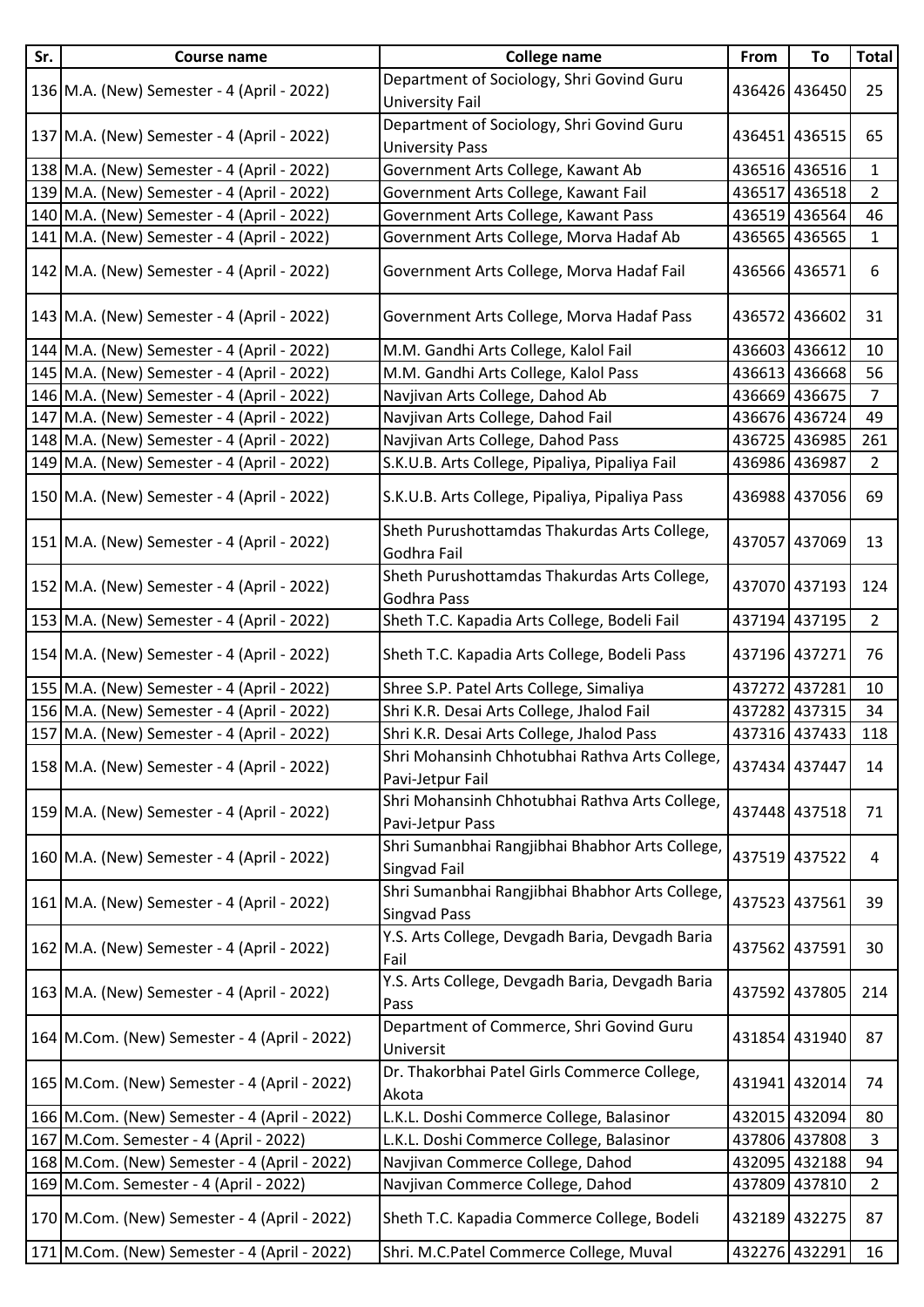| Sr. | <b>Course name</b>                             | <b>College name</b>                                            | From          | To            | <b>Total</b>   |
|-----|------------------------------------------------|----------------------------------------------------------------|---------------|---------------|----------------|
|     | 172 M.Com. (New) Semester - 4 (April - 2022)   | Shri. Sarvajanik Commerce College, Godhra                      |               | 432292 432361 | 70             |
|     | 173 M.Com. Semester - 4 (April - 2022)         | Shri. Sarvajanik Commerce College, Godhra                      |               | 437811 437812 | $\overline{2}$ |
|     | 174 M.Com. (New) Semester - 4 (April - 2022)   | Smt. H.C.Patel (Kandari) Commerce College,<br>Miyagam Karjan   |               | 432362 432417 | 56             |
|     | 175 M.Com. (New) Semester - 4 (April - 2022)   | Smt. N.C. Zaveri Commerce College, Pipaliya                    |               | 432418 432447 | 30             |
|     | 176 M.Com. (New) Semester - 4 (April - 2022)   | Smt. S.C.P.F. Commerce College, Dabhoi                         |               | 432448 432525 | 78             |
|     | 177 M.Com. Semester - 4 (April - 2022)         | Smt. S.C.P.F. Commerce College, Dabhoi                         |               | 437813 437813 | $\mathbf{1}$   |
|     | 178 M.Sc. (New) Semester - 4 (April - 2022)    | D.N. Science College, Dabhoi                                   | 429193 429257 |               | 65             |
|     | 179 M.Sc. (New) Semester - 4 (April - 2022)    | Department of Chemistry, Shri Govind Guru<br>University        |               | 429258 429328 | 71             |
|     | 180 M.Sc. (New) Semester - 4 (April - 2022)    | Navgujarat Science College, Balasinor                          |               | 429329 429393 | 65             |
|     | 181 M.Sc. (New) Semester - 4 (April - 2022)    | Navjivan Science College, Dahod                                |               | 429394 429453 | 60             |
|     | 182 M.Sc. Semester - 4 (April - 2022)          | Navjivan Science College, Dahod                                |               | 433078 433079 | 2              |
|     | 183 M.Sc. (New) Semester - 4 (April - 2022)    | Sheth P.T. Science College, Godhra                             | 429454 429527 |               | 74             |
|     | 184 M.Sc. (New) Semester - 4 (April - 2022)    | Shree. Naranbhai Atmaram Patel Science<br>College, Kakanpur    |               | 429528 429604 | 77             |
|     | 185 M.Sc. (New) Semester - 4 (April - 2022)    | Shri Natvarsinhji Science College, Chhotaudepur                |               | 429605 429637 | 33             |
|     | 186 M.Sc. Semester - 4 (April - 2022)          | Shri Natvarsinhji Science College, Chhotaudepur                |               | 433080 433080 | $\mathbf{1}$   |
|     | 187 M.Sc. (New) Semester - 4 (April - 2022)    | Shri. M.P. Pandya Science College, Lunawada                    |               | 429638 429740 | 103            |
|     | 188 M.Sc. (New) Semester - 4 (April - 2022)    | Sigma Institute of Science College, Bakrol                     |               | 429741 429809 | 69             |
|     | 189 M.Ed. (New) Semester - 4 (April - 2022)    | Anjuman Education Trust M.Ed. College,<br><b>Balasinor</b>     |               | 432530 432579 | 50             |
|     | 190 M.Ed. Semester - 4 (April - 2022)          | Anjuman Education Trust M.Ed. College,<br>Balasinor            |               | 432526 432527 | $\overline{2}$ |
|     | 191   M.Ed. (New) Semester - 4 (April - 2022)  | Gopalak Vikas Mandal M.Ed. College, Aniyad                     |               | 432580 432627 | 48             |
|     | 192 M.Ed. (New) Semester - 4 (April - 2022)    | Mahisagar M.Ed. College, Lunawada                              |               | 432628 432673 | 46             |
|     | 193 M.Ed. (New) Semester - 4 (April - 2022)    | Sarvoday College of Education (M.Ed.), Derol<br>Stat           |               | 432674 432719 | 46             |
|     | 194 M.Ed. Semester - 4 (April - 2022)          | Sarvoday College of Education (M.Ed.), Derol<br><b>Station</b> |               | 432528 432528 | $\mathbf{1}$   |
|     | 195 M.Ed. (New) Semester - 4 (April - 2022)    | Shantaben Natvarlal Mansukhlal M.Ed. College,<br>Kakanpur      |               | 432720 432767 | 48             |
|     | 196 M.Ed. Semester - 4 (April - 2022)          | Shantaben Natvarlal Mansukhlal M.Ed. College,<br>Kakanpur      |               | 432529 432529 | 1              |
|     | 197 M.S.W. (New) Semester - 4 (April - 2022)   | Balasinor Vidhya Mandal Sanchalit M.S.W                        |               | 433088 433125 | 38             |
|     | 198 M.S.W. (New) Semester - 4 (April - 2022)   | Devraj Institute of Social Work, Bedhiya                       |               | 433126 433154 | 29             |
|     | 199 M.S.W. (New) Semester - 4 (April - 2022)   | Maharani Premkumari College of Social                          |               | 433155 433318 | 164            |
|     | 200 M.S.W. (New) Semester - 4 (April - 2022)   | Navgujarat M.S.W. College, Balasinor                           |               | 433319 433344 | 26             |
|     | 201   M.S.W. (New) Semester - 4 (April - 2022) | Nilaben M.S.W. College, Limadiya                               |               | 433345 433373 | 29             |
|     | 202 M.S.W. (New) Semester - 4 (April - 2022)   | Pragjibapa M.S.W. College, Virpur                              |               | 433374 433506 | 133            |
|     | 203 M.S.W. Semester - 4 (April - 2022)         | Pragjibapa M.S.W. College, Virpur                              | 433081 433087 |               | $\overline{7}$ |
|     | 204 M.S.W. (New) Semester - 4 (April - 2022)   | Shri Gopalbhai P. Dhanka MSW College, Nagrala                  |               | 433507 433596 | 90             |
|     | 205   M.S.W. (New) Semester - 4 (April - 2022) | Shri Nilkanth College of Social Work, Kalol                    |               | 433597 433753 | 157            |
|     | 206 B.P.T. Semester - 7 (April - 2022)         | BITS Institute of Physiotherapy, Vadodara                      |               | 437879 437910 | 32             |
|     | 207 B.P.T. Semester - 8 (April - 2022)         | BITS Institute of Physiotherapy, Vadodara                      |               | 438092 438092 | $\mathbf{1}$   |